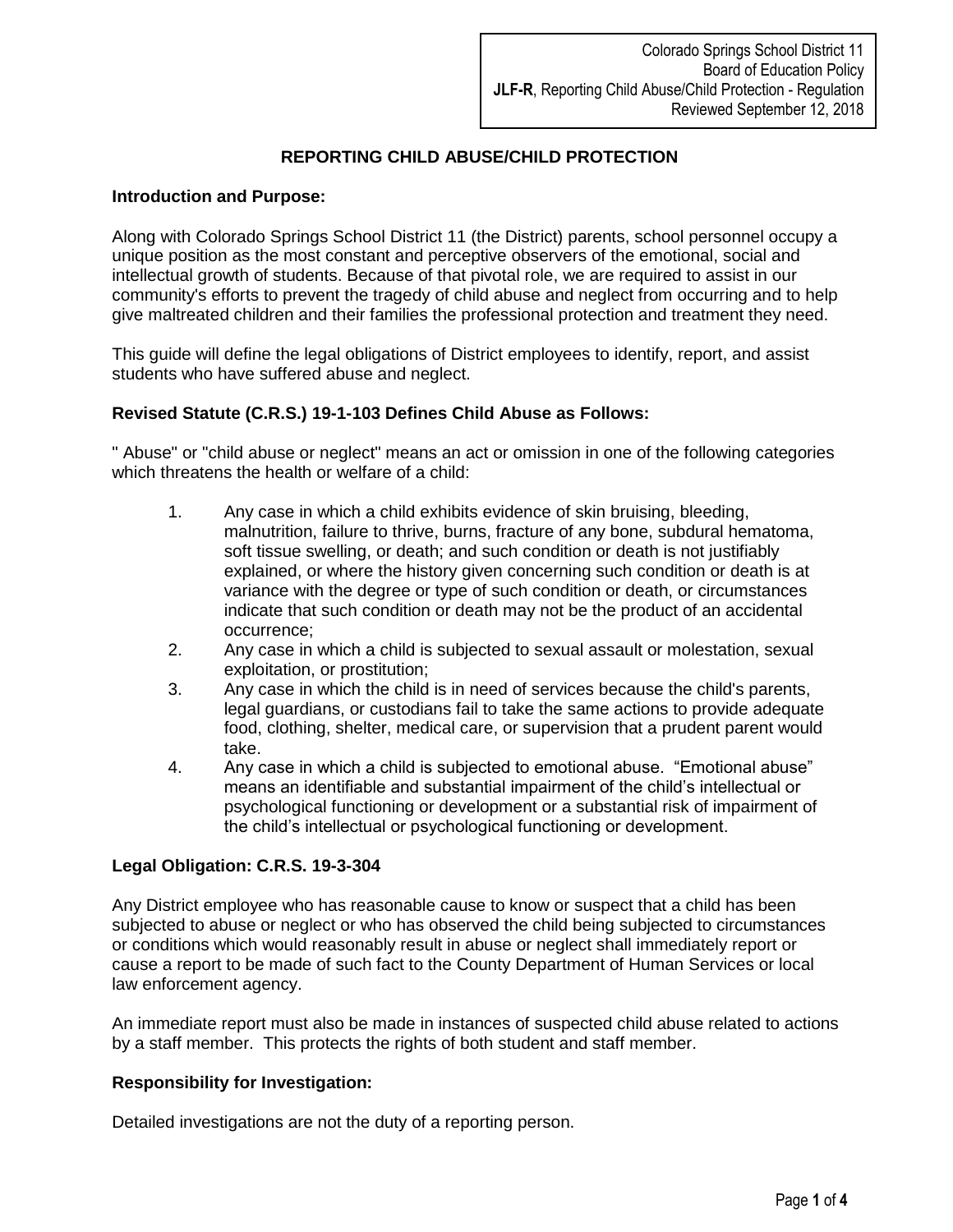Denial of abuse or neglect should never be a basis for failure to report a suspected incidence.

Investigations should be left to the Department of Human Services or the local law enforcement agency.

# **Immunity and Confidentiality**

Persons making good faith reports of suspected child abuse or neglect are immune from any liability, both civil and criminal. (C.R.S. 19-3-309)

The name and address of any child or family involved in child abuse or neglect, and the identity of persons making reports of suspected child abuse or neglect are confidential and persons releasing such information are subject to being charged with a class 2 petty offense, and upon conviction shall be punished by a fine of not more than \$300.00. (C.R.S. 19-3-307)

## **Process for Reporting Child Abuse/Neglect:**

C.R.S. 19-3-308 establishes three categories of abuse or neglect for purposes of investigation:

- 1. Institutional Abuse occurring in any public or private facility providing childcare, but NOT public schools.
- 2. Intra-familial Abuse occurring within the family context.
- 3. Third-Party Abuse occurring in any circumstance not identified in the previous two categories. Public school staff falls within this category.

Suspected child abuse, which would be categorized as either Intra-familial or Institutional abuse or neglect shall be reported to the Department of Human Services (DHS) via the child abuse hotline. Written reports shall be completed as indicated below.

Suspected child abuse, which would be categorized as Third Party abuse or neglect shall be reported to the Police Department via the dispatch center or directly to the Juvenile Victims Unit. Written reports shall be completed as indicated below.

### **All certified public school staff members are mandated reporters. The mandate for reporting applies to each of the three categories of suspected child abuse.**

- 1. The reporting person notifies the building principal or designee (assistant principal, coordinator, social worker, etc.)
- 2. The reporting person completes the written report (Form 88024) which is signed by principal/designee. Two copies of the form are sent to Department of Human Services, Child Welfare Intake, 1675 West Garden of the Gods Rd., 80907. One copy is retained by the reporting school in a separate file (not in the student's file).
- 3. In the event of institutional or intra-familial abuse/neglect, the building principal/designee will make a verbal or telephone report to the Department of Human Services via the child abuse hotline. This will be followed up by the written report; therefore, the reporting person must be certain that a report is made.
- 4. In the event of third party abuse/neglect, the building principal/designee will make a verbal or telephone report to the Colorado Springs Police Department via dispatch or the Juvenile Victims Unit. This will be followed up by the written report; therefore, the reporting person must be certain that a report is made.
- 5. The building principal/designee is responsible for verifying that a report is made.
- 6. When completed, these steps fulfill the reporting person's legal obligation.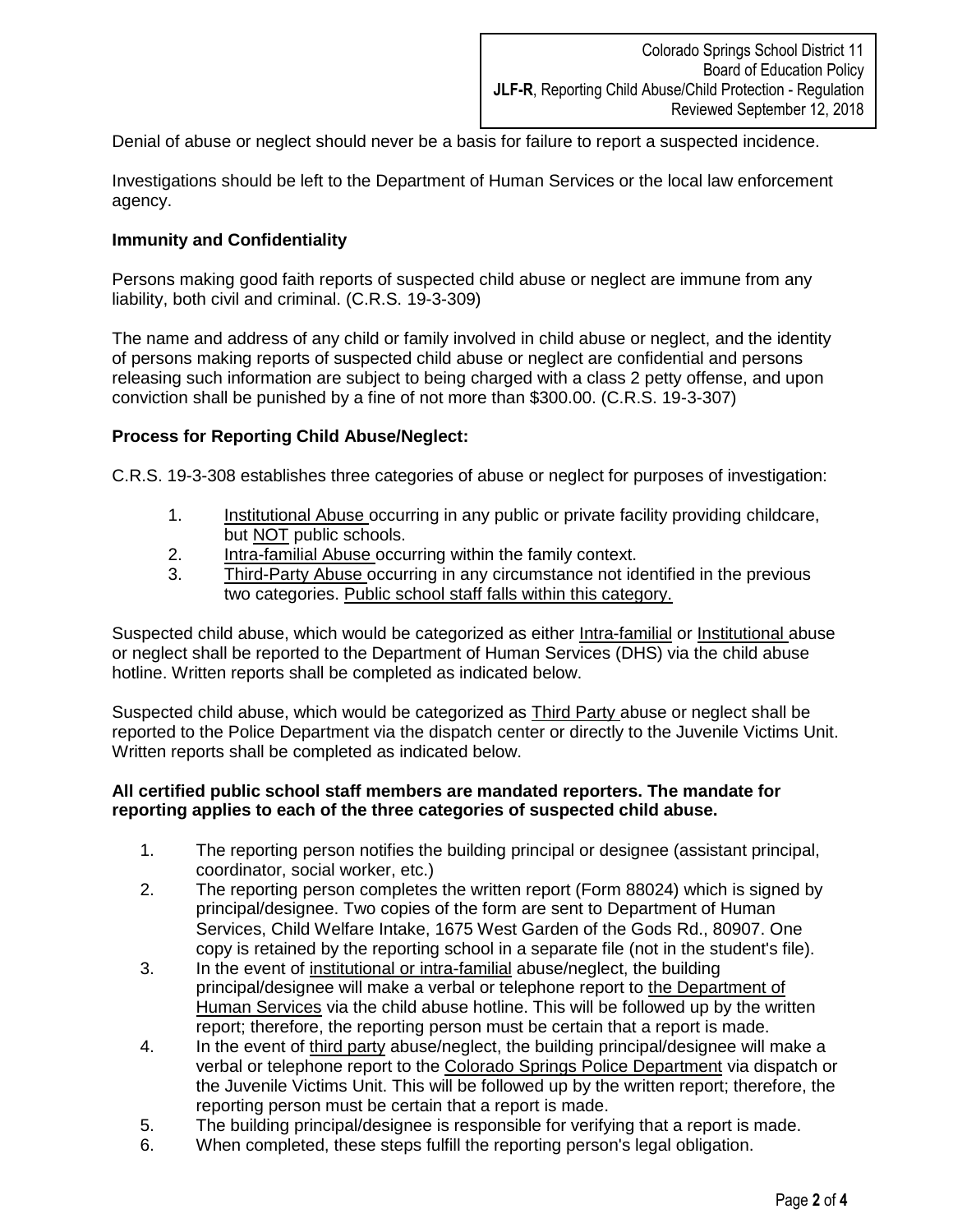# **Response from Department of Human Services**

If the school referral is assigned by DHS for investigation, the reporting school will be contacted. If the school referral is not assigned for investigation, DHS will notify the school in writing.

# **Informing Parents or Guardian**

School personnel **should not** contact a parent/guardian following a report. They should first confer with DHS to determine the appropriate time to make such a contact. The intent of this process is to serve the best interests of the child.

# **Releasing Children to DHS or Law Enforcement**

DHS representatives can take custody of children with verbal or written court order. Law enforcement officials do not need verbal or written court order to take custody. Appropriate identification of these representatives is required.

# **Procedures to Facilitate Law Enforcement or DHS Investigations of Child Abuse or Neglect**

- 1. When a law enforcement official or DHS caseworker comes to the school and asks to see a child, please ask the nature of their business and ask for proper identification. If it is to interview a child who may be the victim of child abuse or a child who has knowledge of alleged child abuse, allow the officer or caseworker to interview the child in an empty office or classroom.
- 2. Do not insist on attending the interview of the child. If the child demands/requests that you be present in the interview, inform the law enforcement official or caseworker of this request. Inform the student that you can attend the interview but you are not allowed to make statements or ask questions.
- 3. If the student demands to call a parent or refuses to talk to the law enforcement official or caseworker, it is the judgment of the law enforcement official as to whether he/she wishes to require the student to comply with the interview. The District is not responsible for making this determination or to advocate in one way or another regarding the interview. While it may seem important to aid the student's decision, once the caseworker or law enforcement official has made the request to you on the basis that he/she is conducting a confidential child abuse investigation, your involvement is simply to facilitate the process. The District and the employee have no further responsibility.
- 4. The District cannot act, and will not act, as a representative of these agencies. The District is not a law enforcement agency or a social service agency. IT IS A NEUTRAL PARTY IN SUCH MATTERS. This also should be made clear in your response to parents or others that may inquire about the interview.
- 5. A response to inquiries (from parents) should simply state that a law enforcement official or caseworker appeared at the school, asked to see the student, conducted an interview (or did not) and your role was simply to present the child to the law enforcement official or caseworker for an interview. You should state that the District has an OBLIGATION BY LAW to cooperate with these agencies in this way.
- 6. Please do not share any specific information with your staff or other inquisitive individuals. Remember that all aspects of a child abuse investigation are confidential, including the fact that a law enforcement official or DHS caseworker has conducted an interview.